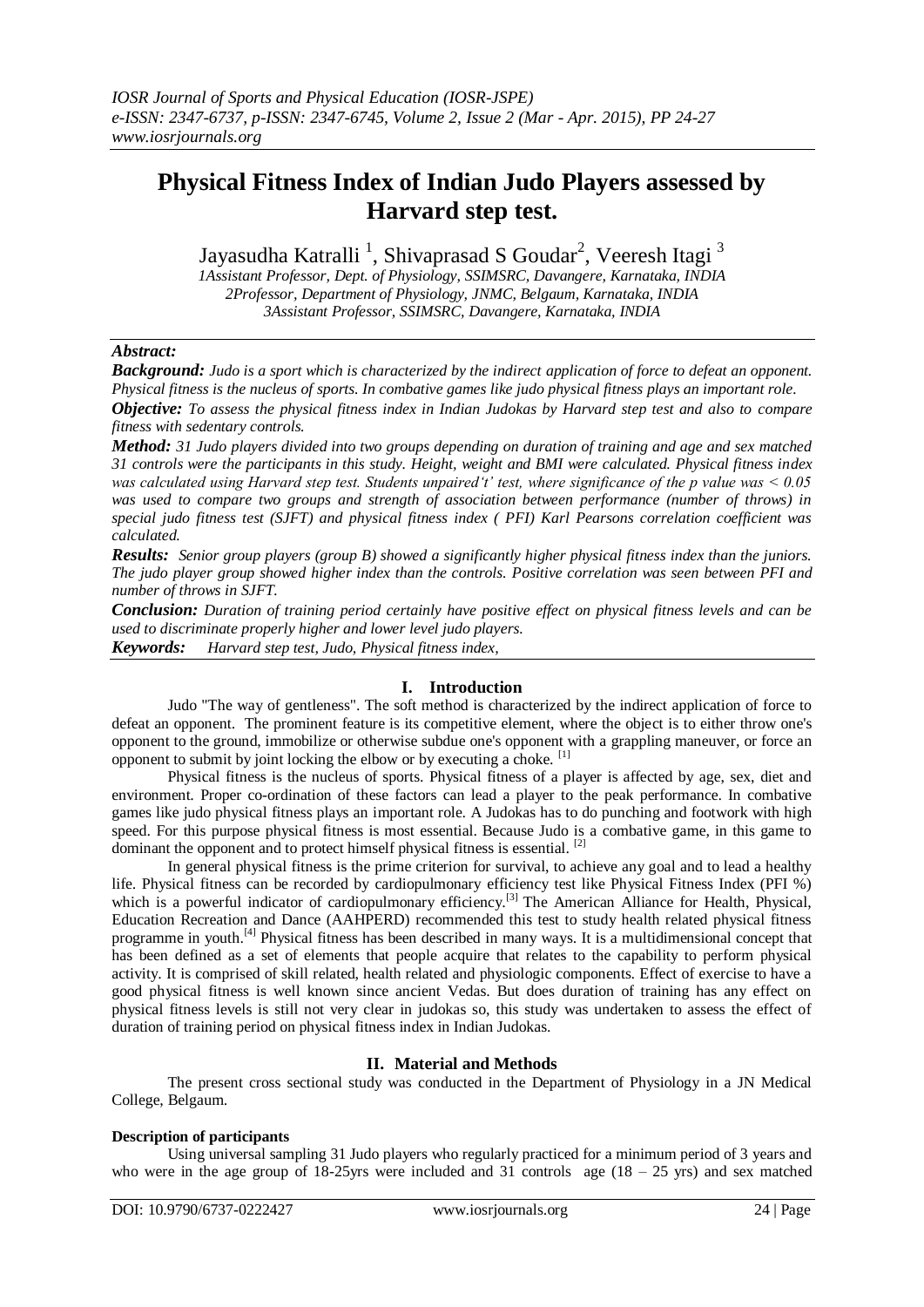participants from first year MBBS were selected by randomization. Further based on number of years of judo training 31 judo players were divided into two groups Judo A (**≤ 5 years)** and Judo B **(> 5 years** of training). Participants with respiratory, neuromuscular, cardiac, endocrine disorders and students from comparative group who practice regular exercise regime were excluded from study. Descriptive data of the participant's age, medical history, training schedule regarding number of years of judo practice, and dietary history were obtained by questioning the participants. Nature of the study was explained and written informed consent was obtained from them. The study was approved by the Ethical and Research Committee of the institution.

#### **Procedure**

Baseline parameters height, weight and BMI were recorded from the participants. BMI is derived from body mass and stature to assess normalcy for body weight and is calculated by dividing body weight in kilograms by height in meters squared also called Quetelet Index. PHYSICAL FITNESS INDEX (PFI) was calculated on Harvard step test which required step 20 inches high stopwatch, metronome gives beat every 2 seconds at a rate of 30 per minute. The subject steps up and down on the platform at a rate of 30 steps per minute (every two seconds) for 5 minutes or until exhaustion. Exhaustion is defined as when the athlete cannot maintain the stepping rate for 15 seconds. The athlete immediately sits down on completion of the test, and the total number of heart beats is counted between 1 to 1.5 minutes after finishing. Total test time in seconds was noted down. [5,6]

#### **Scoring:** the Fitness Index score is determined by the following equations

**Physical Fitness Index** ( $PFI$ ) = 100 X test duration in seconds

5.5 X pulse count between 1 and 1.5 minutes

Special Judo Fitness test which was done on the same judo participants in our previous work, the total number of throws in that particular test was correlated with physical fitness index. <sup>[7]</sup> **Statistical analysis:** Statistical analysis involved quantitative variables summarized through mean and standard deviation. Difference between mean of the two groups was tested using Students unpaired 't' test, where significance of the p value was < 0.05. To evaluate strength of association between performance (number of throws) in special judo fitness test and physical fitness index (PFI) among Judo players Karl Pearsons correlation coefficient was calculated.

#### **III. Results**

Judo A group consisted of 20 players (14 males and 6 females) and 11 players in Judo B group (5 males and 6 females). Mean age of players in judo A group ( 19.5 yrs ) and judo B group( 21 yrs) in this study. Mean age of our participants in judo group was 20.1years whereas in control group it was 18.7 years. Basic parameters height and weight recorded by standard protocol and BMI was calculated.

Harvard step test findings among Judo groups show mean test time was high for Judo B group. Mean Heart rate between  $1 - 1.5$  min was less in Judo B group than A group the difference was found to be statistically significant ( $p < 0.05$ ). Physical fitness index (PFI) score was found to be significantly more in Judo B group than A group ( $p<0.05$ ). (Table 1)

When compared with controls mean of total test time and (PFI) of Harvard step test was more in judo players than control group with a statistically significant difference (p <0.05). Increase in Heart beat between 1 to 1.5 minutes was low for judo players than controls. Difference between two groups was again significant (p <0.05) as shown in Table 2.

Correlation between total number of throws in Special Judo Fitness Test [7] and PFI it was seen that there was positive correlation between PFI and performance. (figure 1)

#### **Table 1. Base line parameters and outcome of Harvard step test among Judo players (mean± SD) (n=31)**

| <b>VARIABLES</b>               | JUDO $A(\leq 5 \text{ yrs})$ | JUDO B(>5yrs)     | p Value  |
|--------------------------------|------------------------------|-------------------|----------|
| Height (cms)                   | $166.8 \pm 7.09$             | $158.5 \pm 15.34$ | 0.047    |
| Weight (kg)                    | $61.8 \pm 8.53$              | $59.7 \pm 11.53$  | 0.578    |
| BMI                            | $22.4 \pm 1.90$              | $24.1 \pm 4.88$   | 0.177    |
| <b>HARVARD STEP TEST</b>       |                              |                   |          |
| Test time (sec)                | $282 \pm 36.61$              | $288.3 + 27.39$   | 0.619    |
| Heart beat $b/w$ 1 to 1.5 mins | $61.5 \pm 7.08$              | $55.3 + 7.26$     | $0.026*$ |
| PFI score                      | $83.9 + 14.31$               | $97.1 + 17.67$    | $0.032*$ |

(\*) p value significance  $= < 0.05$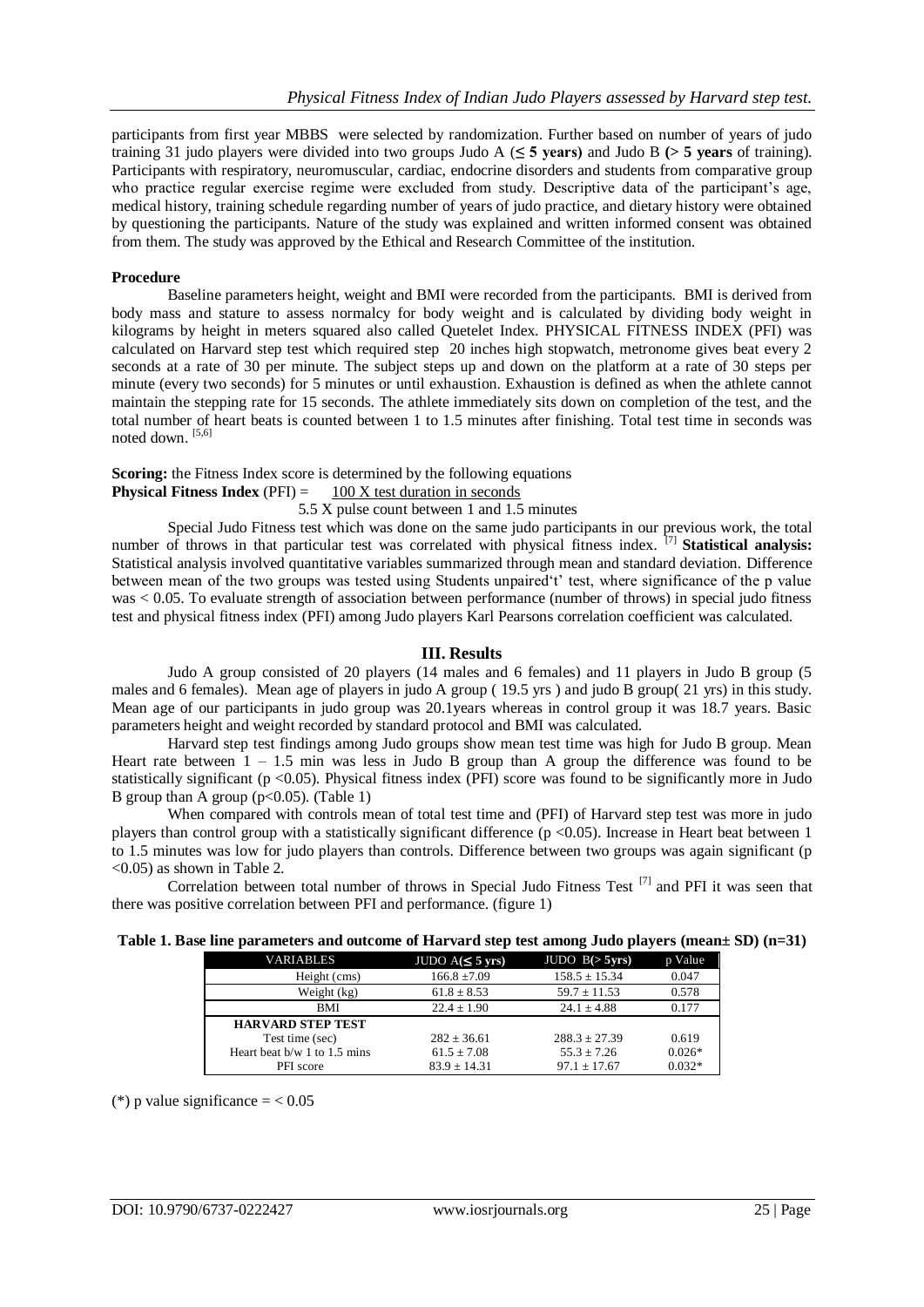|  | Table 2 Baseline parameters & results of Harvard step test of judo and control groups (mean $\pm$ SD)(n= 62) |  |  |
|--|--------------------------------------------------------------------------------------------------------------|--|--|
|  |                                                                                                              |  |  |

| Anthropometric Variables         | <b>JUDO</b> Group | Control group    | p Value  |
|----------------------------------|-------------------|------------------|----------|
| Height (cms)                     | $163.9 \pm 11.25$ | $168.6 \pm 9.93$ | 0.087    |
| Weight (kg)                      | $61.1 \pm 9.56$   | $63.3 \pm 9.51$  | 0.368    |
| BMI                              | $23 + 3.31$       | $22.3 + 2.65$    | 0.377    |
| <b>HARVARD STEP TEST</b>         |                   |                  |          |
| Total Test time (sec)            | $284.2 + 33.29$   | $211.5 + 82.16$  | $0.000*$ |
| Heart beat between 1 to 1.5 mins | $59.3 + 7.66$     | $73.5 + 8.33$    | $0.000*$ |
| PFI                              | $88.6 \pm 16.56$  | $54 + 23.37$     | $0.000*$ |

(\*) p value significance  $=$  < 0.05

|                                                                                                              | Figure 1 Shows relationship between PFI Score and number of throws in the Special Judo fitness test in all Judo |
|--------------------------------------------------------------------------------------------------------------|-----------------------------------------------------------------------------------------------------------------|
| players in this study. Pearson correlations (r), number of subjects (n). (*) p value significance = $< 0.05$ |                                                                                                                 |



## **IV. Discussion**

One is "**physically fit**" if they have the ability to carry out daily tasks with vigor and alertness, without undue fatigue, and with ample energy to enjoy leisure time pursuits and to meet unforeseen emergencies.<sup>[8]</sup> Judo is the principle of using one's opponent's strength against him and adapting well to changing circumstances. The basic concept behind the sport of Judo is to use an opponent"s strengths to one"s own advantage and to take advantage of an opponent's weaknesses to achieve recognized control over that opponent.<sup>[9]</sup> Studies in young judo players consider that physical fitness as a requisite for high performance in this game.<sup>[10]</sup>

Harvard step test introduced by Brouha et al is widely regarded as a useful test of fitness for strenuous exercise in young men and with appropriate modification in young women.<sup>[11]</sup> Physical fitness has three main aspects. These are static fitness (absence of disease), dynamic fitness (ability to perform strenuous work) and motor skills fitness. Of these three, the dynamic fitness is very important in athletes which can be measured by Harvard step test.<sup>[12]</sup> In our study finding of Harvard step test were significant suggesting faster recovery in senior players (B group) due to aerobic training. Longer duration of practice might be contributing to the high PFI in senior group. Fitness index is directly proportional to the duration of exercise and inversely proportional to post exercise pulse counts. The higher PFI score in player group than controls proves that definitely the players are more physically fit than the controls that is attributed to the effect of their training sessions.

When correlation between total number of throws in Special Judo Fitness Test and PFI positive correlation was observed between PFI and performance showing a directly proportional relation between physical fitness levels and the players performance in their actual sport. Outstanding sport achievements are rare and require much effort and commitment. Many athletes struggle to achieve them, to break through various kinds of human limits, but only a few are successful. And their triumphs are ever more dependable on recent advances in sport training technologies and scientific findings. Thus, behind every prominent sport achievement, either individual or team, there is a team of experts and a thoroughly elaborated training programme. Individualisation of a training programme depends on an insight the coach can get into an athlete"s actual state of physical fitness and on the data obtained from regular monitoring during the process of sport preparation. A proper choice of tests should provide diagnostic insights into the morphological, motor and functional components of athletic fitness. $^{[13,\overline{14}]}$